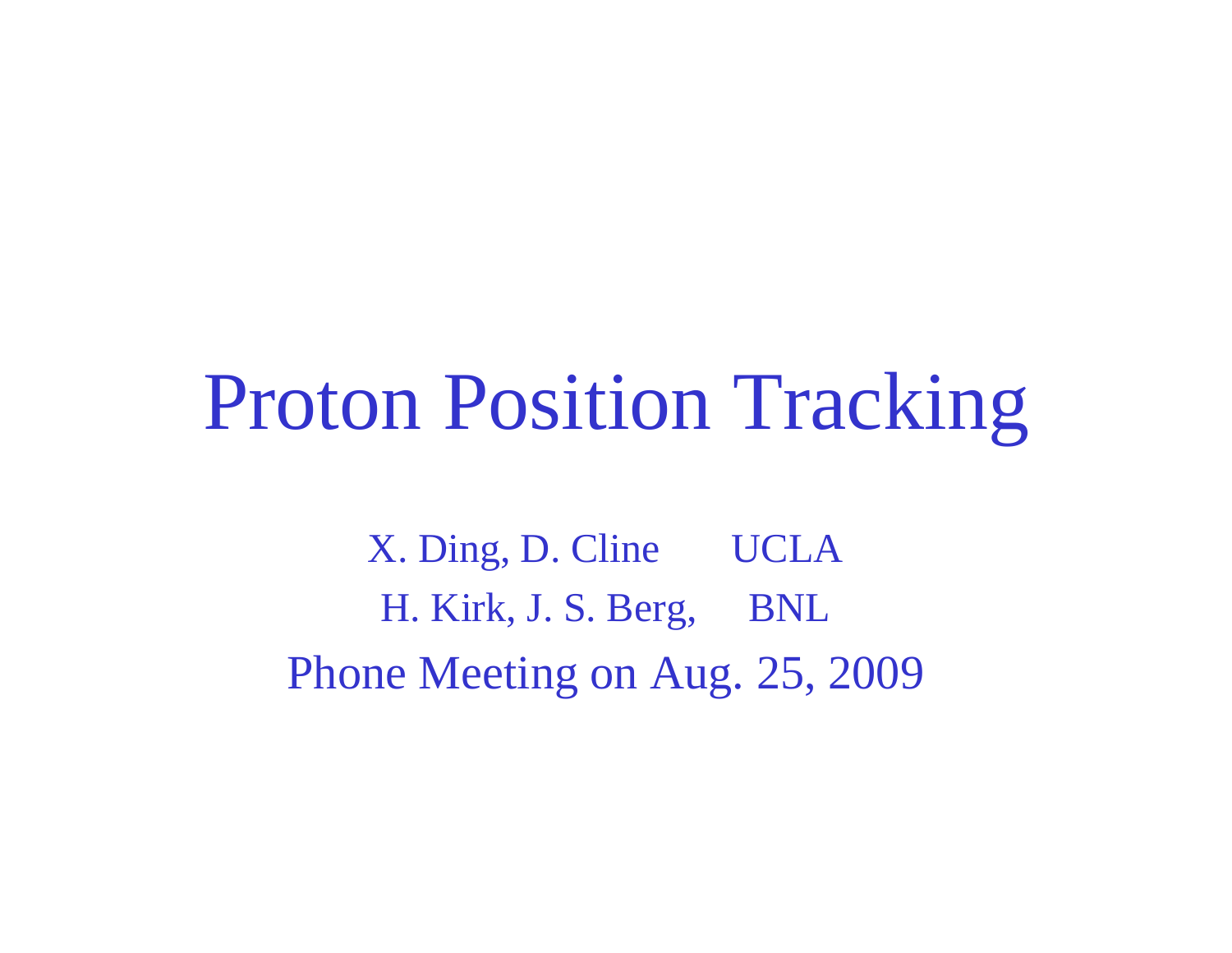#### **Multiple Proton Beam Entry Directions** The Required Beam Position at z=-75cm to Keep Same Crossing Angle and 24<sup>0</sup> Roll Angle Apart at z=-37.5cm



*All entry directions of Hg jet and proton beam which have small an gles to solenoid axis are down at z =-75cm*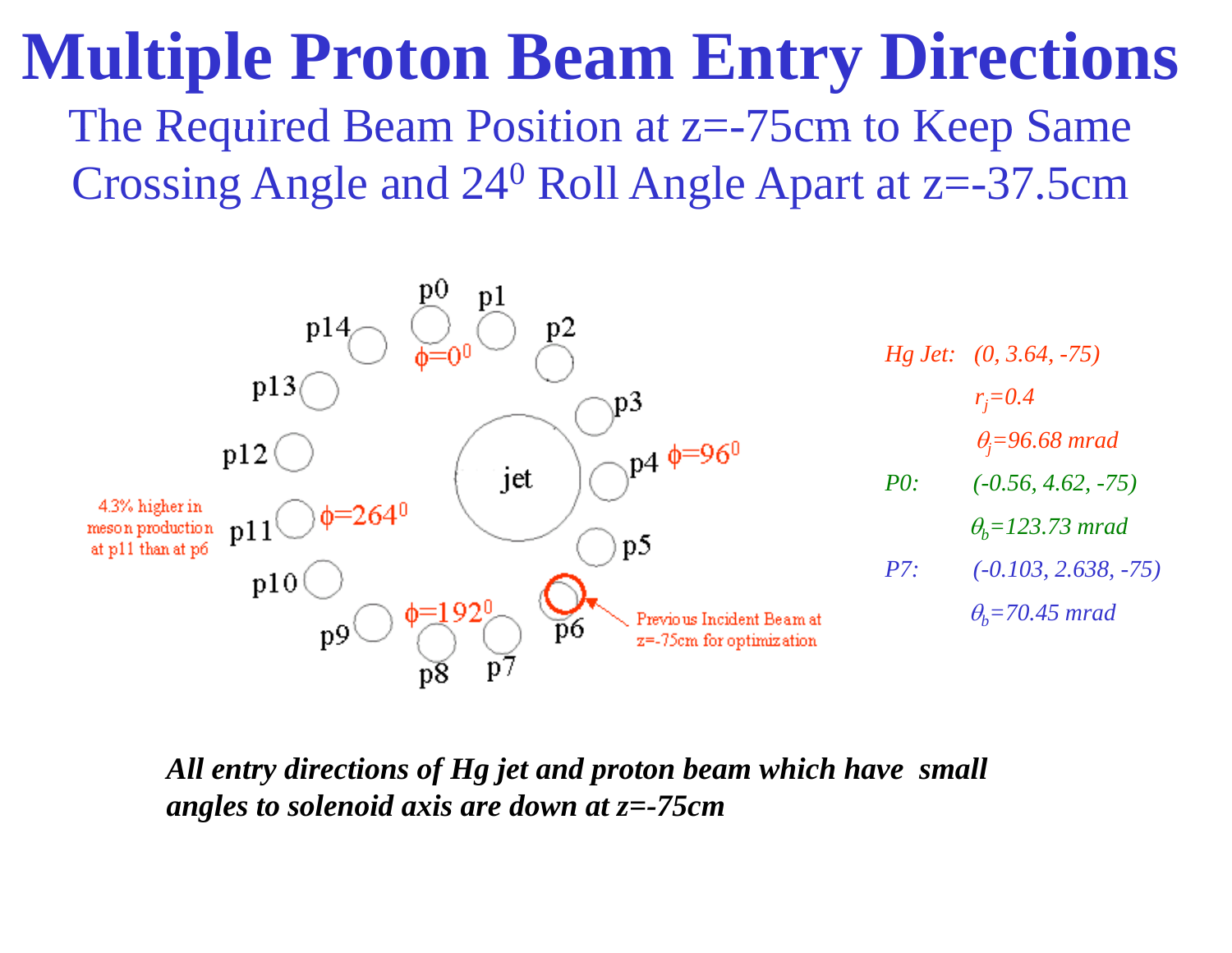#### **Multiple Proton Beam Entry Directions** Meson 40MeV<KE<180 MeV at 50m for Same Crossing Angle and 24 0 Roll Angle apart at z=-37.5cm

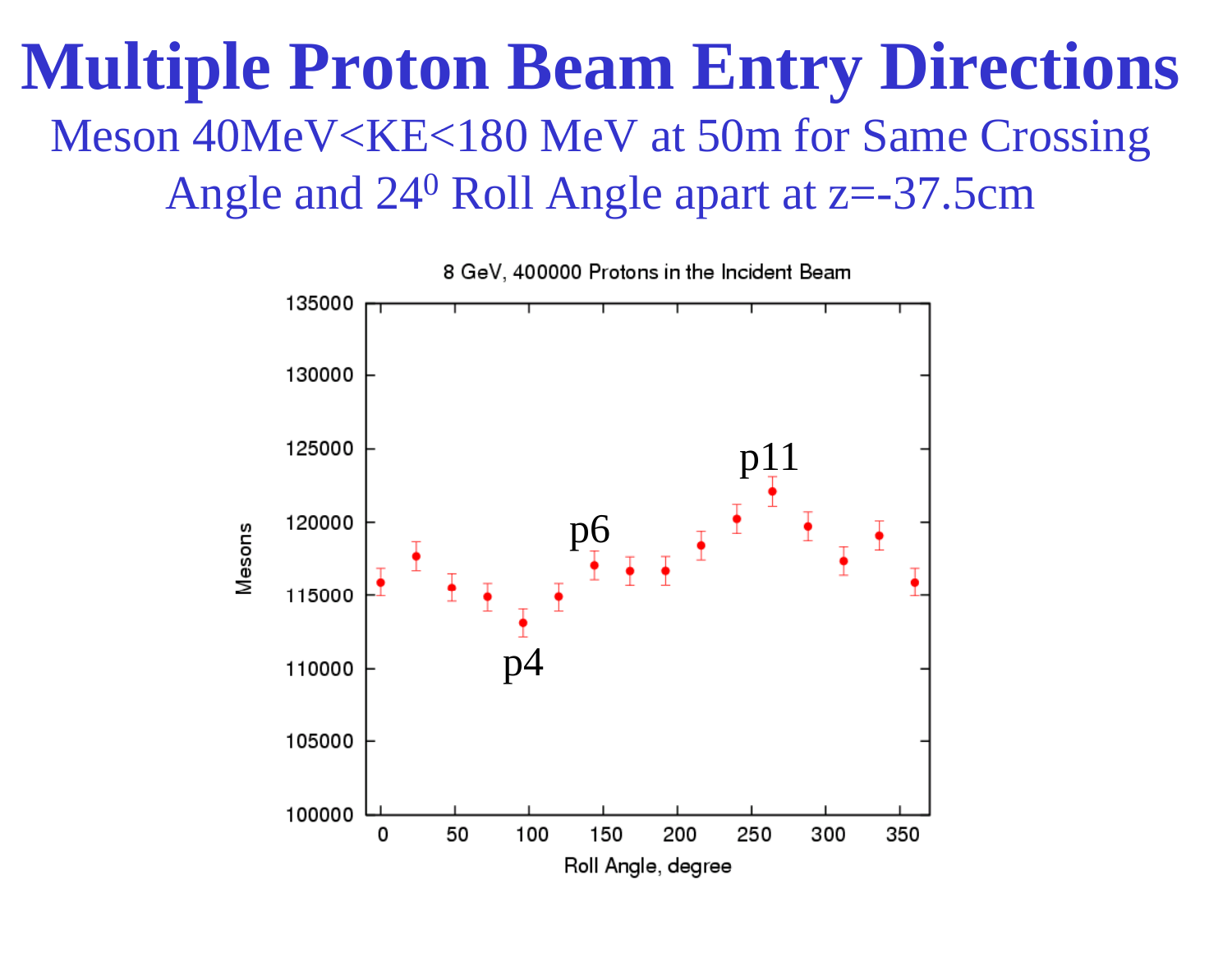## Beginning position where the beam hits a vertical plane



z, cm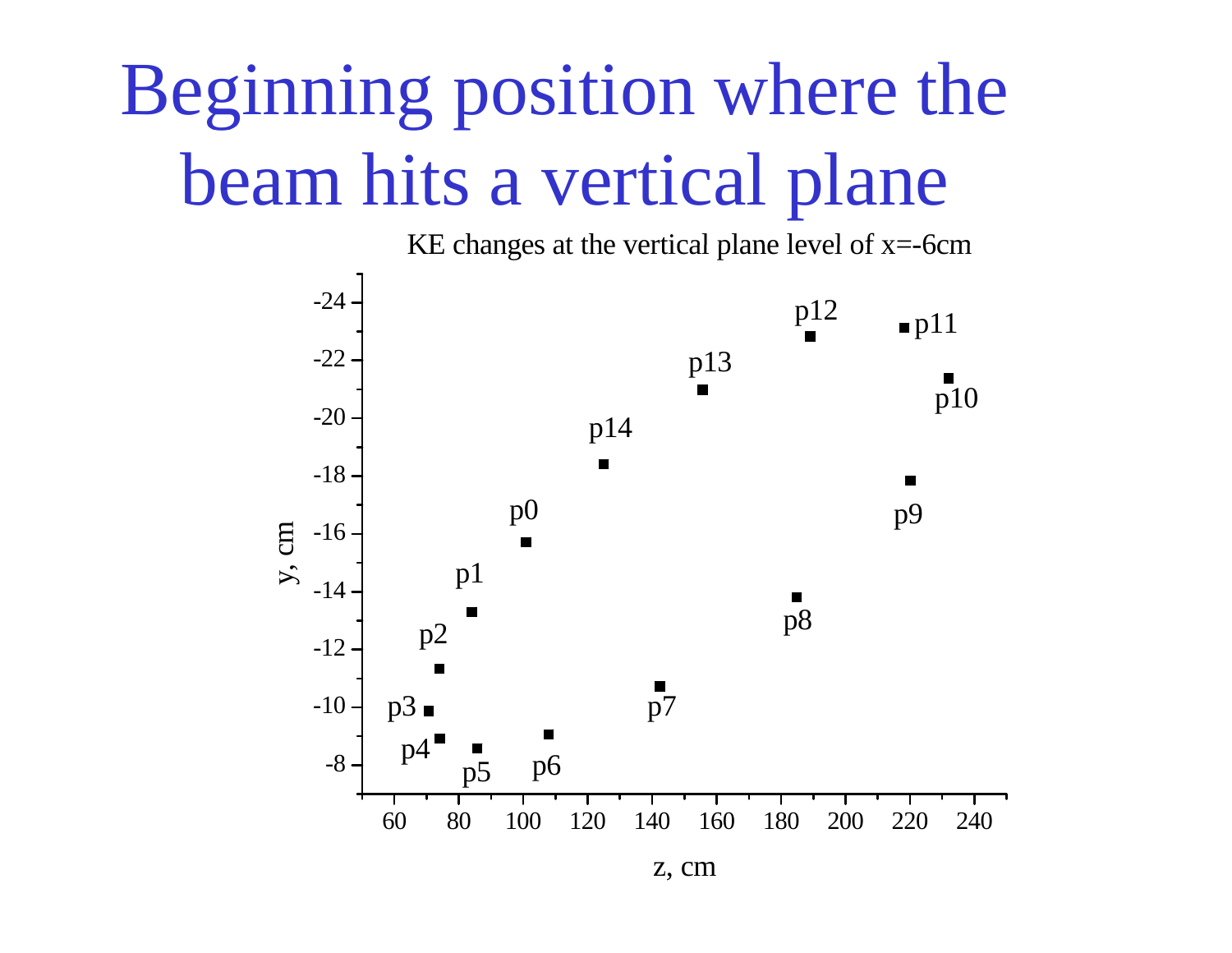# $X-Z$  plot of launched protons which meet horizontal plane at y=-14cm